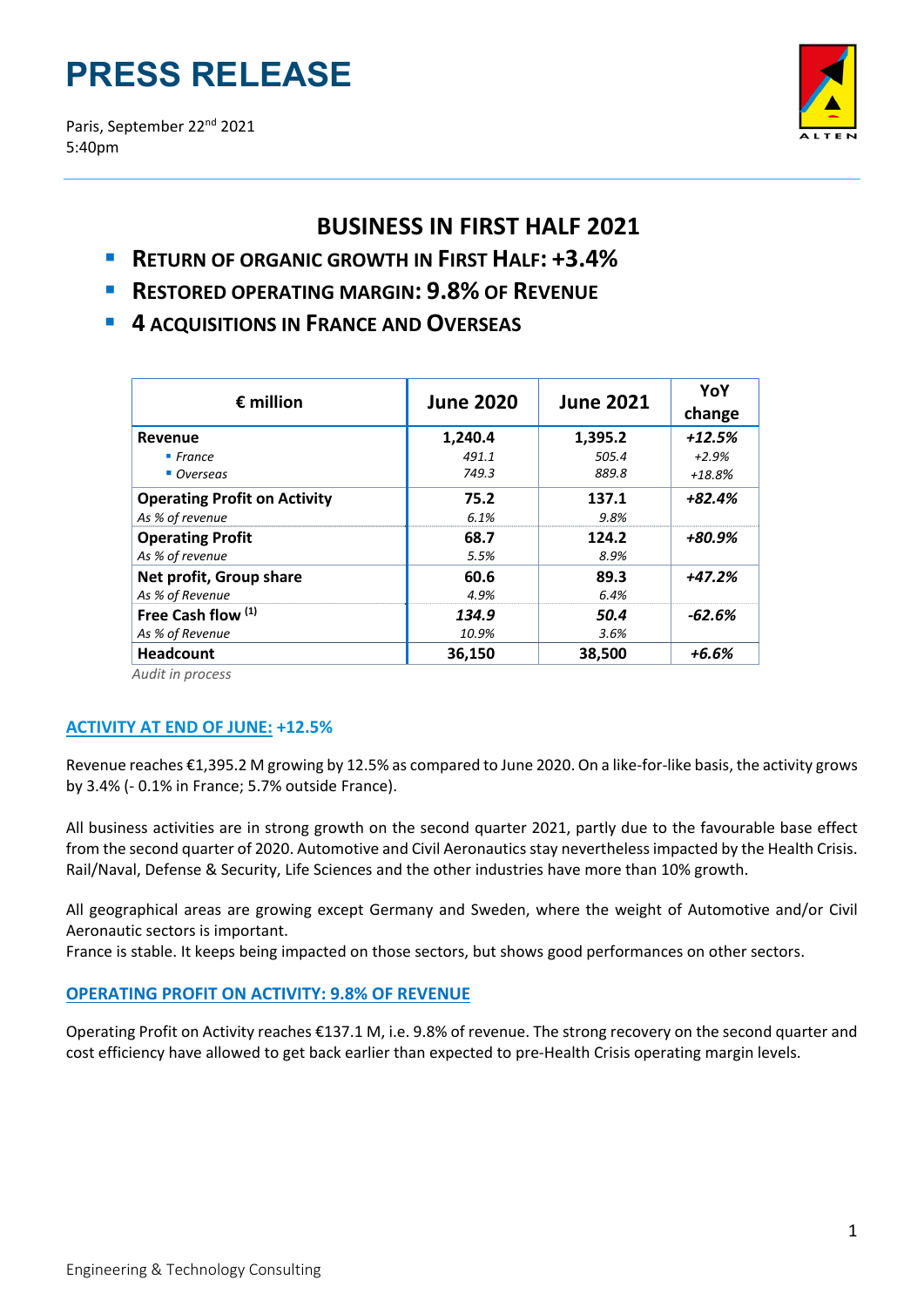# **OPERATING PROFIT: 8.9% OF REVENUE**

Operating Profit reaches €124.2 M (i.e. 8.9% of revenue). It includes €7.5 M of shared‐based payments (non cash) and €5.4 M of non-recurring costs mainly associated with restructuring cost, acquisition fees and earn-out.

# **NET PROFIT, GROUP SHARE: 6.4% OF REVENUE**

Net income reaches €89.3 M, after taking into account the financial result (‐€1.2 M) and tax expenses (‐€33.7 M).

#### **NET CASH OISITION: €162.9 M**

The working capital requirement (WCR) increase of €76.6 M is mainly due to the strong activity recovery in the second half generating a substantial increase of the accounts receivable. After income tax and Capex, Free Cash Flow reaches €50.4 M i.e. 3.6% of revenue.

Net cash position equals €162.9 M, after taking into account the acquisitions (-€51.5 M), other financial flow (-€2.3 M) and dividends (-€33.9 M).

Gearing equals ‐12.7%.

### **EXTERNAL GROWTH: 4 ACQUISITIONS IN FRANCE AND OVERSEAS**

ALTEN has finalised 4 acquisitions in 2021 :

- In UK/Finland: 1 company specialised in Consulting and Agile Training (Revenue: €9.5 M, 65 consultants)
- **In Germany: 1 company specialised in Engineering Consulting (especially in the Automotive sector)** (Revenue: €10 M, 90 consultants)
- In France: 1 company specialised in the transformation and digitalisation of Information System (Revenue: €37 M, 280 consultants)
- In UK: 1 company specialised in Life Sciences (Revenue:  $\epsilon$ 20 M, 180 consultants)

#### **OUTLOOK FOR 2021:**

Automotive and Civil Aeronautics remain impacted by the Health Crisis but are growing again.

Organic growth recovery occurred earlier than anticipated but its perennity and intensity will obviously depend on the evolution of the health crisis.

If the context remains unchanged, ALTEN should obtain in 2021 a satisfying organic growth and operating margin on activity.

ALTEN will keep reinforcing in strategic sectors and activities by pursuing itstargeted external growth policy in order to speed its development, mainly overseas.

Next publication: October 27<sup>th</sup> after market closing: 2021 Q3 results

#### **About ALTEN**

*For more information: www.alten.com/investisseurs / Journalists' details: alten@hopscotch.fr*

As a European Leader in Engineering and Technology Consulting (ETC), ALTEN carries out design and research projects for Technical and IT *divisions of major clients in industry, telecoms and services.*

ALTEN's stock is listed in compartment A of the Euronext Paris market (ISIN FR000001946); it is part of the SBF 120, the IT CAC 50 index and *MIDCAP100, and is eligible for the deferred Settlement Service (SRD).*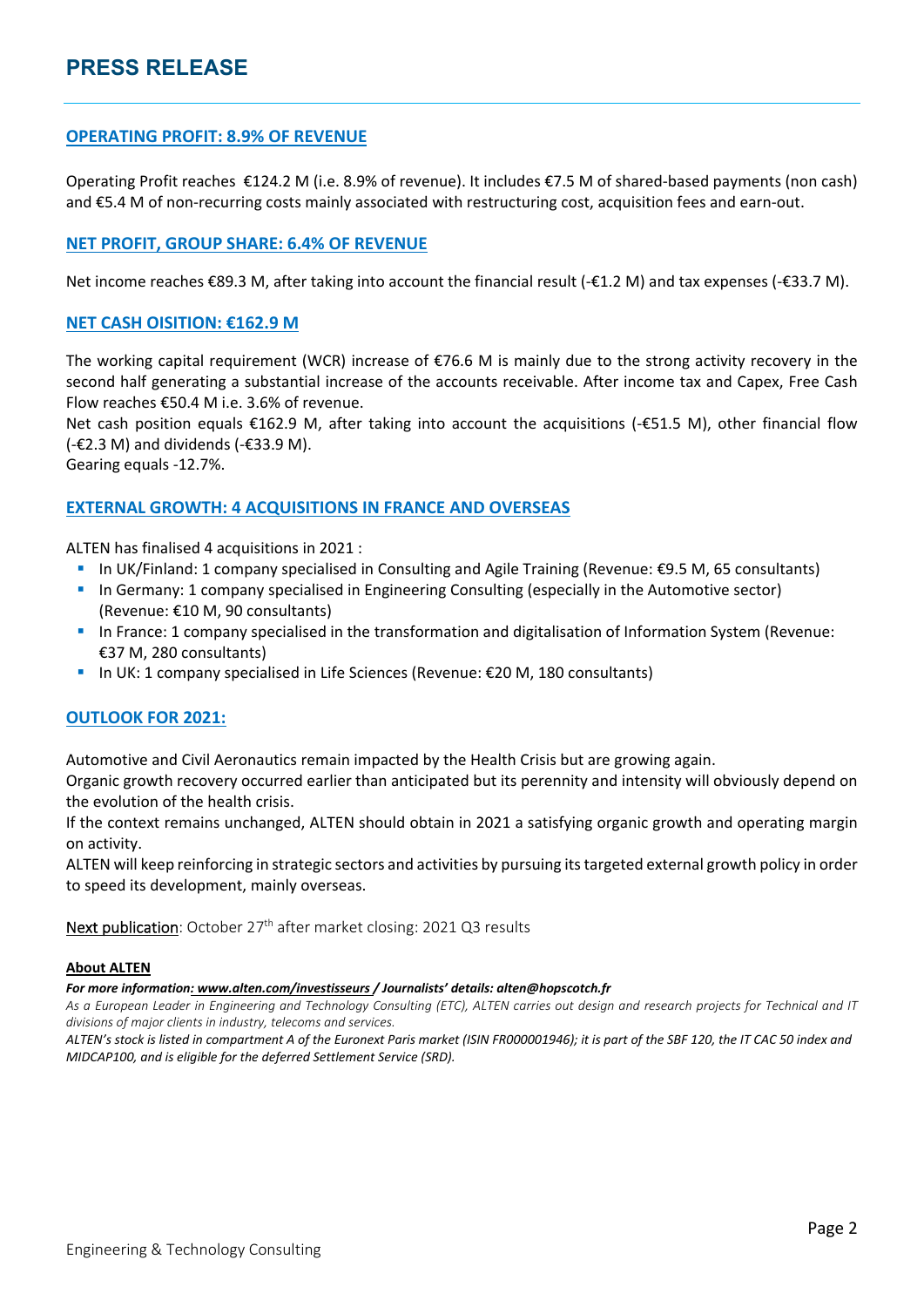#### *APPENDIX TO PRESS RELEASE :*

#### **Definition of alternative performance measures and reconciliation with IFRS standards**

The ALTEN Group uses alternative performance measures especially selected to follow up on its operational activities. The Group has chosen these measures as they supply additional information allowing the users of periodic financial information to have a comprehensive understanding of the Group's performance. Such alternative performance measures are complementary to IFRS standards.

#### **Revenue growth on a like‐for‐like basis (i.e. organic growth)**

Growth on a like‐for‐like basis (and constant exchange rate) is calculated excluding the effects of exchange rate variations and the variations of the consolidation scope on a chosen period.

Exchange rate impacts are measured by converting the revenue of the period with the average exchange rate from the previous period.

Scope variation impacts are measured excluding acquisitions, revenue of the period and for transfers, revenue of the previous period, in order to create a scope which is identical to the previous period. This alternative measure enables to identify the real performance of the Group in terms of activity on the chosen period.

This alternative measure enables to identify the real performance of the Group in terms of activity on the chosen period.

| €Μ                                  | Revenue<br>H1 2020 | Revenue<br>H1 2021 | % change |
|-------------------------------------|--------------------|--------------------|----------|
| Revenue on a like-for-like<br>basis | 1,232.7            | 1,274.7            | 3.4%     |
| France                              | 484.1              | 483.6              | $-0.1%$  |
| International                       | 748.6              | 791.1              | 5.7%     |
| Scope variation                     | 7.7                | 134.5              | 10.2%    |
| France                              | 7.0                | 21.8               | 3.0%     |
| International                       | 0.7                | 112.7              | 15.0%    |
| Exchange rate impact                |                    | $-14.0$            | $-1.1%$  |
| France                              |                    |                    |          |
| International                       |                    | $-14.0$            | $-1.9%$  |
| Group revenue                       | 1,240.4            | 1,395.2            | 12.5%    |
| France                              | 491.1              | 505.4              | 2.9%     |
| International                       | 749.3              | 889.8              | 18.8%    |

#### **Evolution of business H1 2021**

#### **Operating Profit on Activity**

Operating Profit on Activity is the operating income before taking into account the costs on share‐based payments, results from significant transfers of assets, goodwill impairment, as well as other significant and uncommon elements considered as miscellaneous fees and operational activities.

Since payments on share‐based compensation have noticeable heterogeneous annual changes, the tables included in our financial statements show the operational performance of the Group and make it possible to compare with previous or selected periods.